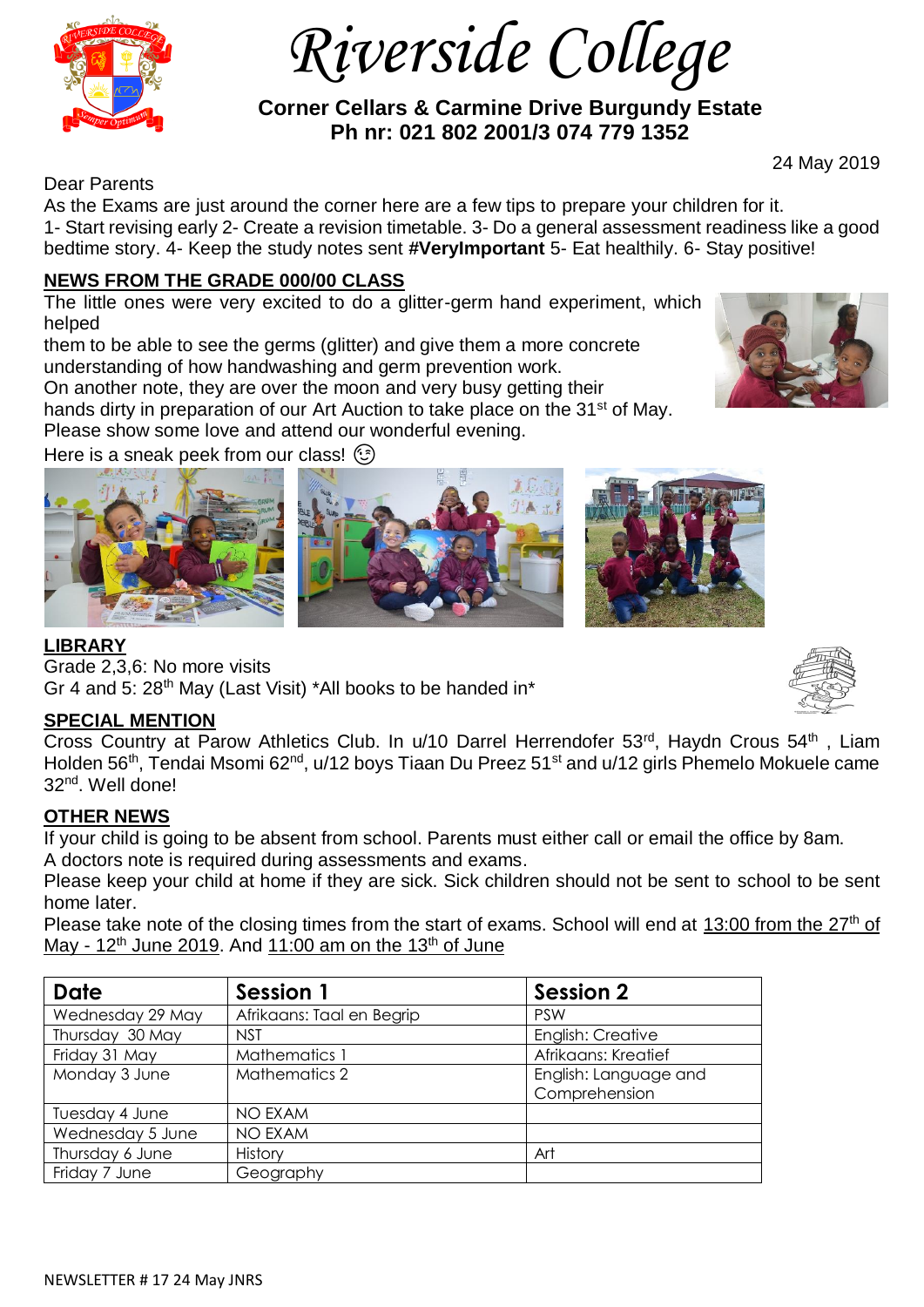### **IMPORTANT DATES**

Term 2 03/04 - 13/06 – Learners Term 3 11/07 – 20/09 Term 4 01/10 – 04/12 Open Day 08/06 – 10:30 – 12:30 Last Day Extra-Murals 22 May Ascension Day 30 May – Normal working day

Art Auction & Cheese and wine 31 May – **An event not to be missed!**

# **EXAMINATION DATES:**

Grade  $1 - 3$  03 June – 07 June Grade  $4-6$  29 May  $-07$  June

# **Birthday!**

A very Happy birthday to the following learner who celebrated her birthday this week. 23 May Aqhamile Bonongo Gr 2

## **STARS OF THE WEEK**

Grade 00/000 Kenzi Van Louw Grade R Lyall Mcmillan Grade 1 Ivanka Rhoda Grade 3 Amara Arulandu Grade 4 Ethan Ramage Grade 5 Zita Ihezue



# **PRESCHOOLERS GR000 – GR R**

Planning for the week 27 - 31 May

Theme of the week: Winter

PLEASE SEND THE FOLLOWING:

- Message Books daily ☺

## PLEASE REMEMBER:

- A change of clothing every day
- A healthy snack + Water/Juice
- No fizzy cool drinks or sweets

# WHAT WE WILL LEARN THIS WEEK:

- Phonic sound: Nn
- Number 13

**BRAINTEASER Brain teaser answer: #16**  $(4 - 4 + 4) \times 4$ 



**Brainteaser: #17**

**Use the numbers 2, 3, 4 and 5 and the symbols + and = to make a true equation.**

| <b>AFTERCARE WEEKLY MENU - Week 1</b> |                           |  |  |
|---------------------------------------|---------------------------|--|--|
| <b>MONDAY</b>                         | Chicken & Veggie Stew     |  |  |
|                                       | with rice                 |  |  |
| <b>TUESDAY</b>                        | Meat balls and rice with  |  |  |
|                                       | sweet pumpkin and gravy   |  |  |
|                                       | Fishfingers, mash and     |  |  |
| <b>WEDNESDAY</b>                      | salad with jelly and      |  |  |
|                                       | custard/soup              |  |  |
| <b>THURSDAY</b>                       | Shepards pie with veggies |  |  |
|                                       | and rice                  |  |  |
| <b>FRIDAY</b>                         | Pizza & Chips             |  |  |

## **Reminders and notes:**

Parents are reminded to refrain from coming into the school grounds through the side gate when dropping their children off. Please could you use the

front gate should you have any business that needs to be attended to on the school campus.

- Our teachers parking area has become a wheel clamping zone. Please ensure that you do not park your car in this area – even for a few minutes - as the wheel clamping rule will be applied to all. We have asked politely that you do not park in these areas for the safety of our children and unfortunately we will have to now enforce a stricter rule.
- Please add us on Instagram search for riversidecollege cpt.
- If you haven't already, check out our Facebook and give it a like search for 'Riverside College' and stay up to date with all the activities.

# **A message from our Principal – Mr D Swart**

Thank you to Mr. Cronje for the inspiring message that he shared with us this week. It is very true, life is short, and we should make the very best of every moment that we have. This is not always the

### NEWSLETTER # 17 24 May JNRS